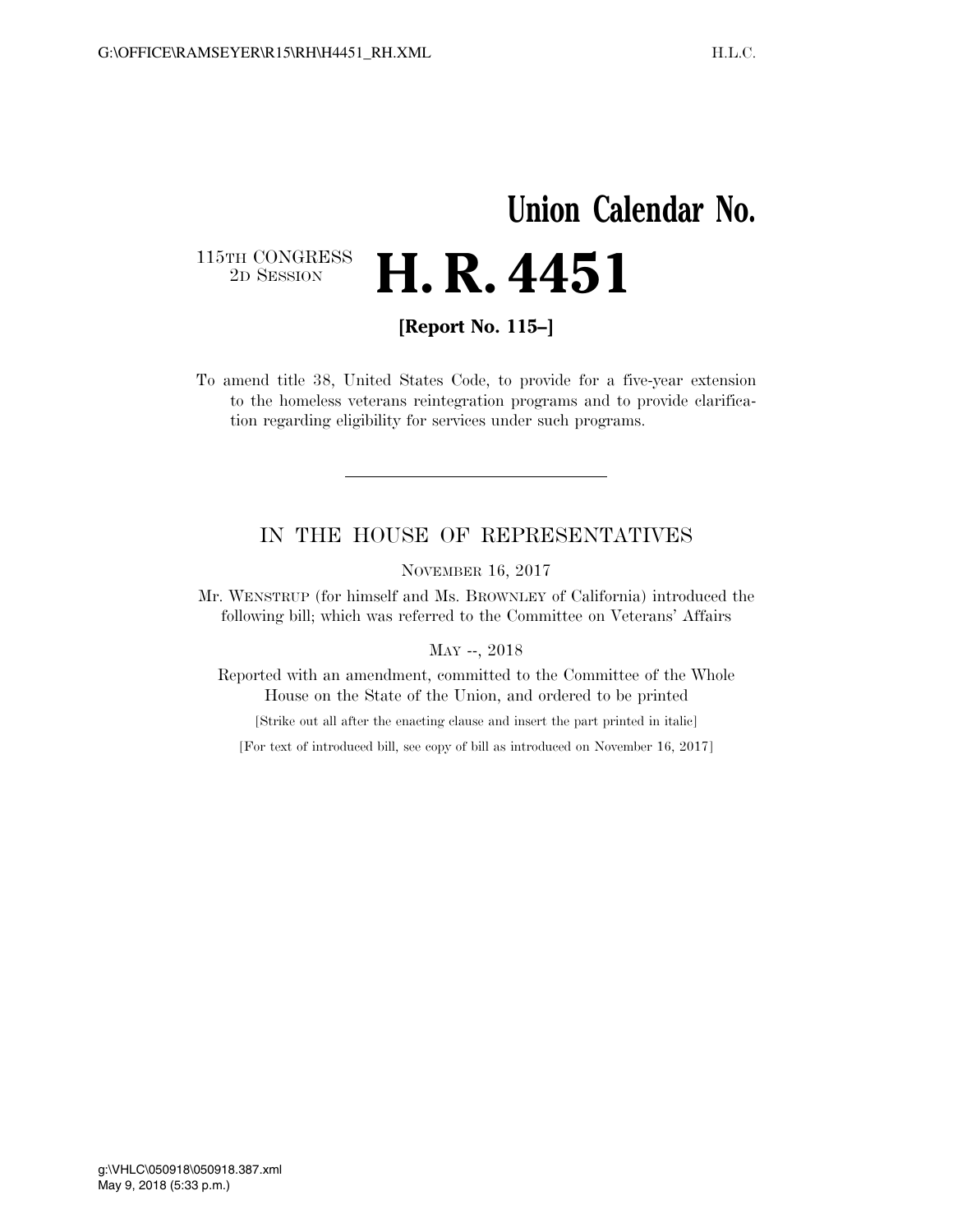## **A BILL**

To amend title 38, United States Code, to provide for a five-year extension to the homeless veterans reintegration programs and to provide clarification regarding eligibility for services under such programs.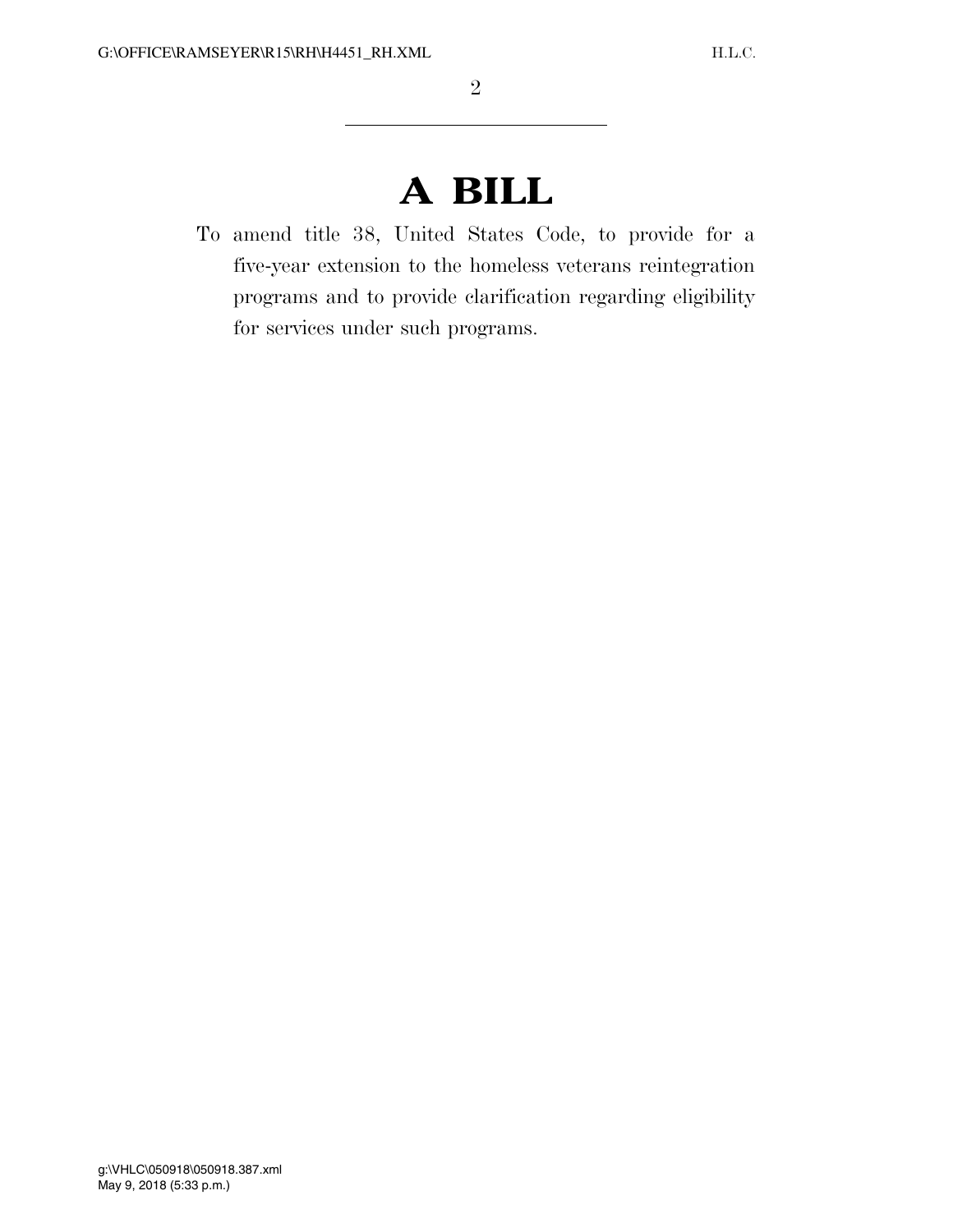*Be it enacted by the Senate and House of Representa- tives of the United States of America in Congress assembled, SECTION 1. SHORT TITLE. This Act may be cited as the ''Homeless Veterans' Re- integration Programs Reauthorization Act of 2018''. SEC. 2. REAUTHORIZATION OF HOMELESS VETERANS RE- INTEGRATION PROGRAMS. (a) FIVE-YEAR EXTENSION OF HOMELESS VETERANS REINTEGRATION PROGRAMS.—Section 2021(e)(1)(F) of title 38, United States Code, is amended by striking ''2018'' and inserting ''2022''. (b) FIVE-YEAR EXTENSION OF HOMELESS WOMEN VETERANS AND HOMELESS VETERANS WITH CHILDREN REINTEGRATION GRANT PROGRAM.—Section 2021A(f)(1) of such title is amended by striking ''2018'' and inserting* 

*''2022''.* 

 *(c) CLARIFICATION OF ELIGIBILITY FOR SERVICES UNDER HOMELESS VETERANS REINTEGRATION PRO- GRAMS.—Section 2021(a) of such title is amended by strik- ing ''reintegration of homeless veterans into the labor force.'' and inserting the following: ''reintegration into the labor force of—* 

 *''(1) homeless veterans (including veterans who were homeless but found housing during the 60-day*